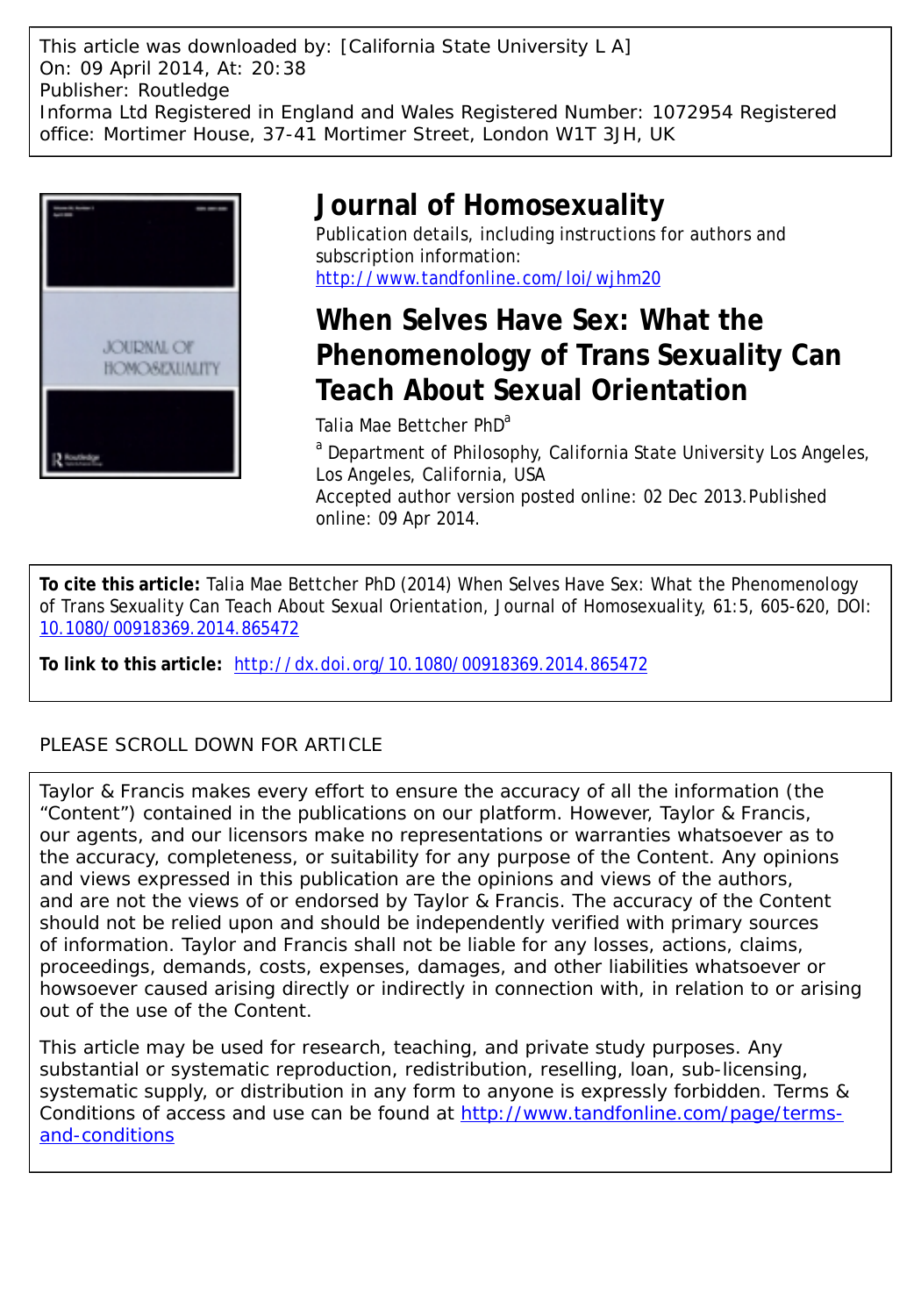*Journal of Homosexuality*, 61:605–620, 2014 Copyright © Taylor & Francis Group, LLC ISSN: 0091-8369 print/1540-3602 online DOI: 10.1080/00918369.2014.865472

# **When Selves Have Sex: What the Phenomenology of Trans Sexuality Can Teach About Sexual Orientation**

**EXP** Routledge Taylor & Francis Group

TALIA MAE BETTCHER, PhD

*Department of Philosophy, California State University Los Angeles, Los Angeles, California, USA*

*In this article, Bettcher argues that sexual attraction must be reconceptualized in light of transgender experience. In particular, Bettcher defends the theory of "erotic structuralism," which replaces an exclusively other-directed account of gendered attraction with one that includes a gendered eroticization of self as an essential component. This erotic experience of self is necessary for other-directed gendered desire, where the two are bound together and mutually informing. One consequence of the theory is that the controversial notion of "autogynephilia" is rejected. Another consequence is that the distinction between gender identity and sexual orientation is softened.*

*KEYWORDS autogynephilia, Blanchard, gender identity, intimacy, selfhood, sexuality, sexual orientation, transgender, transsexual*

The standard way of viewing sexual attraction has been inadequate for capturing the experiences of trans people. To this end, I propose we rethink sexual attraction in light of those experiences. The result is "erotic structuralism"—a theory that concerns sexual attraction in general (not just trans-specific attractions). My goal is to do the ground-clearing work necessary to outline and provisionally defend it. My methodological approach is

Special thanks to Susan Forrest, Cristina Magalhaes, and Steph Rogerson for their very helpful comments and suggestions. Thanks, also, to two anonymous referees for their thoughtful and constructive feedback.

Address correspondence to Talia Mae Bettcher, Department of Philosophy, California State University Los Angeles, 5151 University Drive, Los Angeles, CA 90032, USA. E-mail: [tbettch@calstatela.edu](mailto:tbettch@calstatela.edu)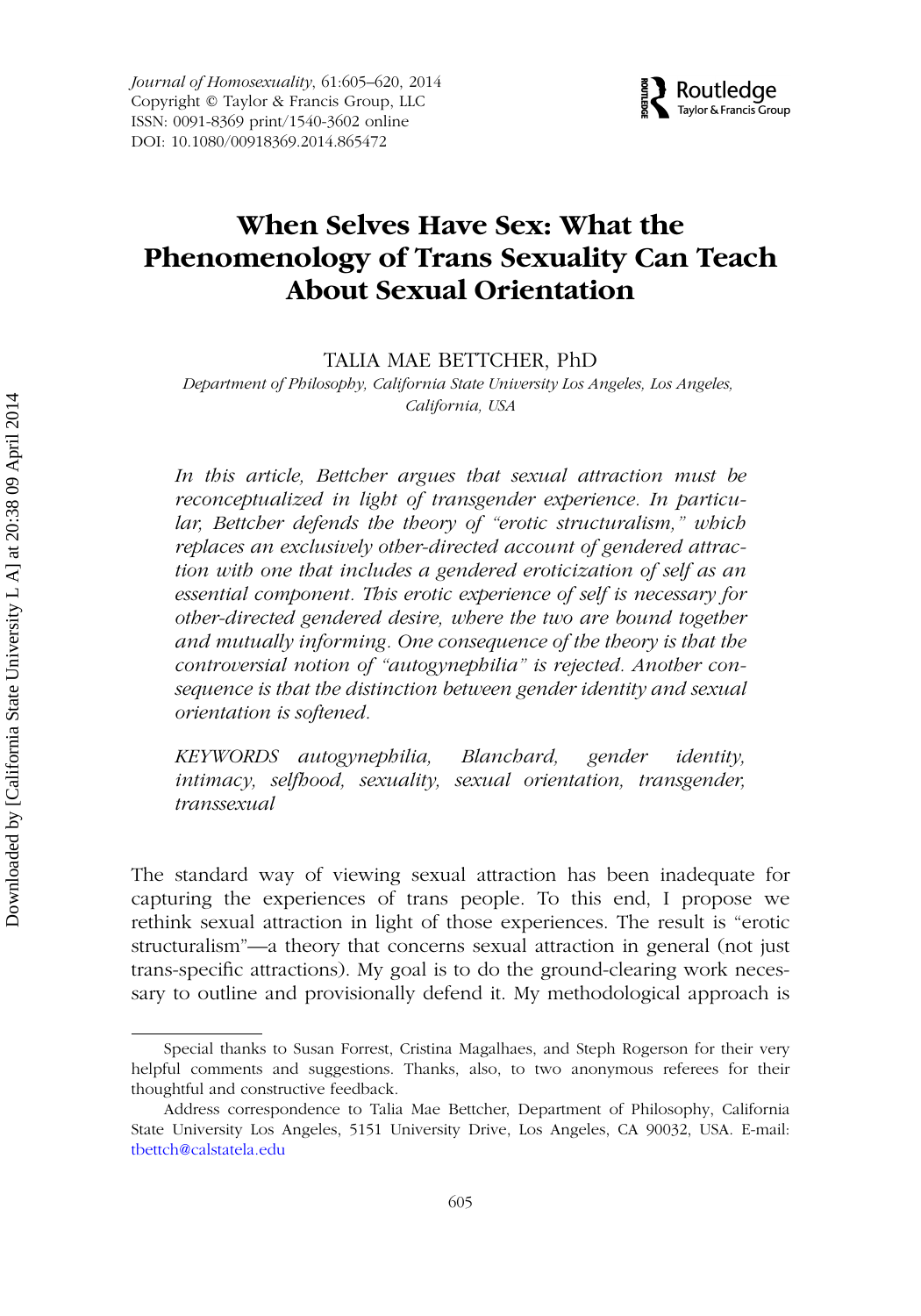principally that of a philosopher; I use analysis and argumentation. However, my own experience as a transsexual woman is relevant to my theorization, as is the fact that my experience is shaped by the subcultures I inhabit (along with my friends, past lovers, chosen family, and life partner).

Erotic structuralism maintains that the content of arousal is often complex and structured. It endorses two general ideas. The first idea (the complexity of sexual attraction) is that sexual attraction to a person possesses an internal, constitutive structure that includes the eroticized self as an element.[1](#page-15-0) The second, closely related, idea (the interest*/*attraction distinction) is that erotic content is not exhausted by the "source of attraction" (the person to whom one is attracted). To be erotically interested in something (to be aroused by it) is not necessarily to be attracted to it.

The theory includes a specific "interactional account" according to which sexual attraction possesses a structure comprising the eroticized other ("the source of attraction"), the eroticized self ("the locus of attraction"), and the erotic interactions between the two. Erotic experiences of self and of other are equally necessary, dynamically related, and mutually informing where they "mirror" each other through the mediating interaction. While there can be different types of eroticized interaction, sheer increase in intimacy is the constitutive mode of interaction defining this dynamic. And insofar as intimacy is fundamentally gendered, erotic experiences of self and other are likewise gendered.

Erotic structuralism has two important consequences. First, the controversial notion of "autogynephilia" is rejected. To briefly summarize, "autogynephilia" is one name, among others, for a particular phenomenon namely, an erotic interest in oneself (or in the thought or image of oneself) "as a woman" (Serano, [2010\)](#page-16-0). We might call this "female embodiment eroticism." The term "autogynephilia" literally means "love of oneself as a woman," and it suggests that sexual attraction wrongly loops back around and targets oneself ("as a woman"). The concept of autogynephilia plays a key role in Blanchard's [\(1985\)](#page-16-1) causal distinction between his two exclusive and exhaustive types of male-to-female (MtF) transsexuality—androphilic and autogynephilic. As it is used in Blanchard's theory [\(1992\)](#page-16-2), it names a misdirected heterosexual orientation where "normal" heterosexual orientation and autogynephilia compete with each other.

According to erotic structuralism, defenders of the notion of autogynephilia err in assuming that sexual attraction is simple and in conflating erotic interest with sexual attraction. This leads them to identify the eroticized self with the source of attraction (and the effect of some imagined "target error"). In the interactive account of sexual attraction, by contrast, an eroticized self is a necessary component of attraction to another. Consequently, "attraction to oneself" is literally impossible and, therefore, so is autogynephilia. While there are indeed cases in which the eroticized gendered self can appear in isolation from the other erotic content required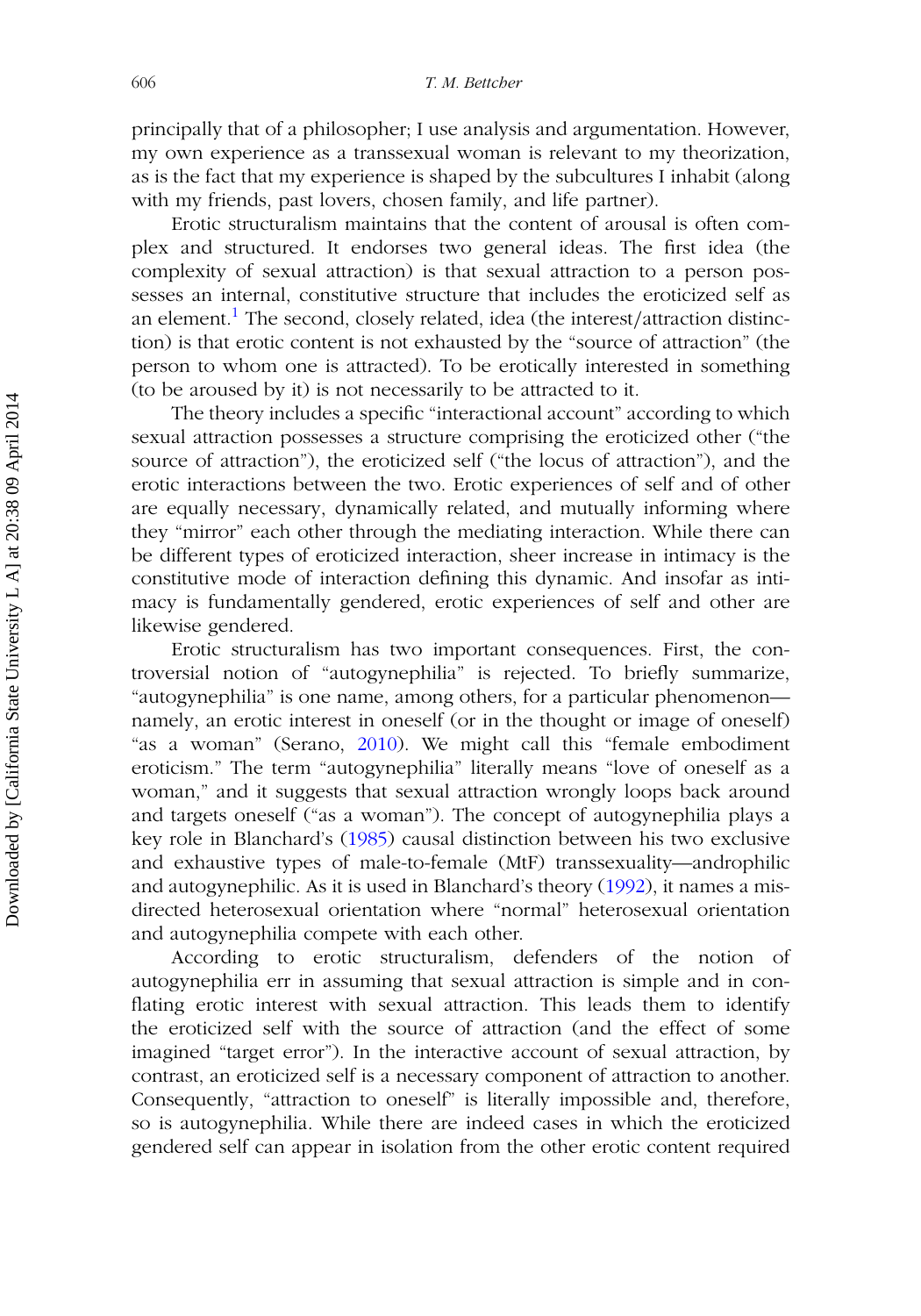for attraction, this phenomenon is better viewed as a non-pathological "erotic fragment.["2](#page-15-1)

The second consequence is that sexual orientation is re-understood to include a core erotic gendered self, and, consequently, the traditional distinction between gender identity and sexual orientation is blurred. Since sexual attraction to a gendered other necessitates a gendered self, gynephilic and androphilic attractions each come in two varieties—andro-reflexive and gyne-reflexive. In other words, sexual orientation is not merely determined by stable gendered "object preference" but also by stable "preference of gendered self." Consequently, orientation and gender identity are more closely related than the orientation*/*gender identity distinction maintains.

In the first part of this article, I provide an argument in support of the interest*/*attraction distinction. The argument also suggests that, at least in some cases, sexual attraction possesses a complex structure. In the second part of the article, I defend the interactional account of attraction. This hypothesizes that, in all cases, attraction possesses a complex structure. I conclude by considering the two major theoretical consequences mentioned above.

### THE INTEREST*/*ATTRACTION DISTINCTION AND THE COMPLEXITY OF ATTRACTION

#### Preliminaries

Consider David, who has little gynephilic attraction. He can still have sex with a woman, Wendy, through the use of extensive internal fantasies about sexual interaction with some man (say, Jeremy). By "running a movie in his mind," he might be able to "get involved in" the sexual encounter. In such a case, David is fantasizing *about* Jeremy. Nonetheless, the actual act of sexual movement with Wendy may be sexually stimulating him physiologically. While both erotic fantasy and experience of physical stimulation have a phenomenology (by which I mean that both "*feel* like something" specific) the latter is not included in the erotic content. He is not excited *about* his genital activity *with Wendy*, nor is he excited *about* her. One way to put this is to say that he does not have an erotic interest in Wendy, while he does have an erotic interest in Jeremy. Jeremy, not Wendy, is part of the erotic content (i.e., the content of arousal).

While David is not sexually attracted to Wendy, he may be attracted to his ex-lover, Jeremy. One says that David has sexual desire *for* Jeremy or else that he has sexual attraction *to* him. I shall use these two expressions interchangeably. Strictly speaking, the term "desire" is broader than "attraction". And it is also ambiguous. Does one desire sexual pleasure (and, ultimately, the achievement of orgasm), sexual activity, or the person one is with? I bypass these types of questions by focusing exclusively on attraction. To be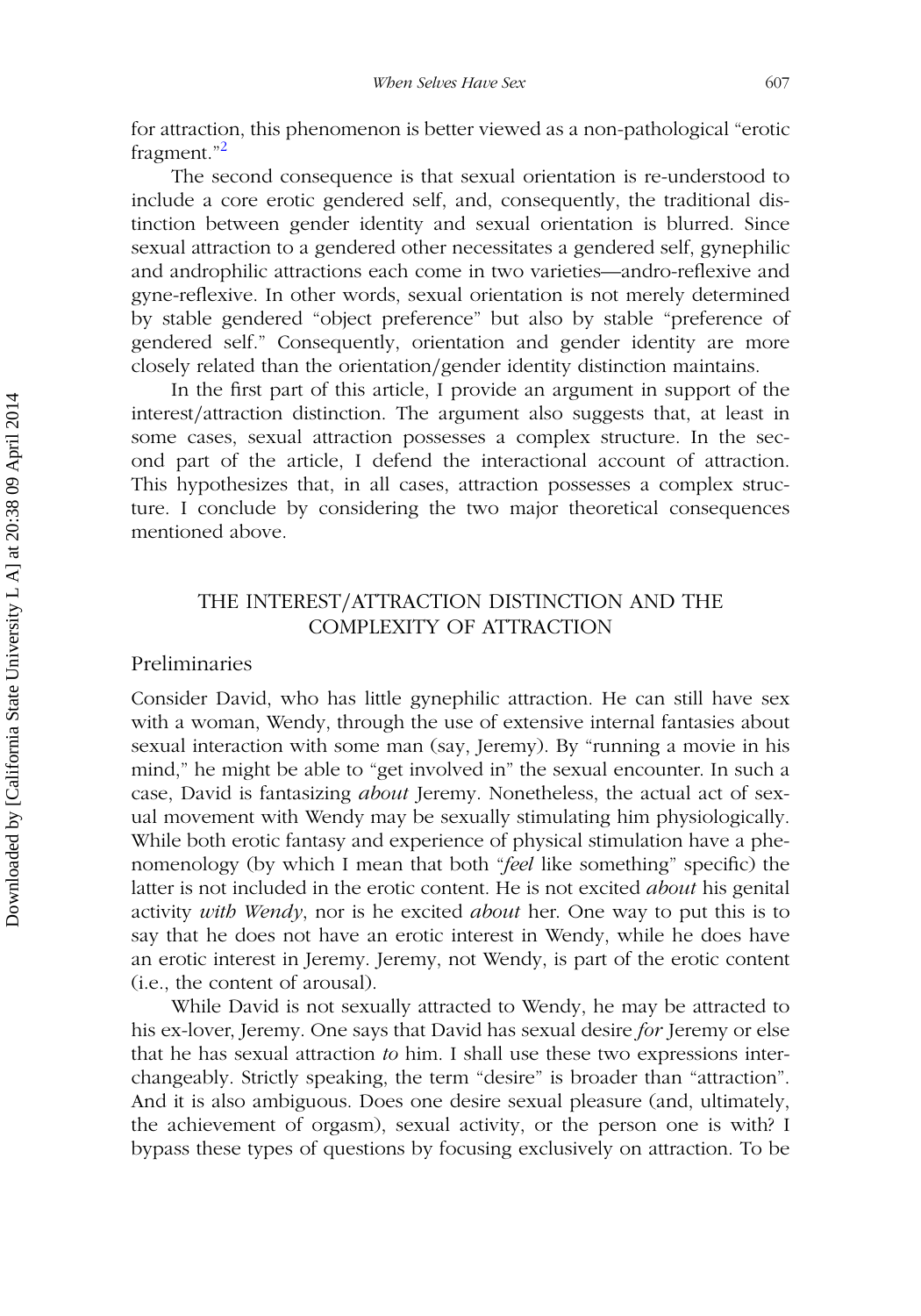clear, I am not interested in the mere cognitive assessment that a person is attractive, but the actual experience of sexual attraction *to* a person. Being sexually attracted *to* somebody *feels like something*. And I assume that when somebody says she experiences sexual desire *for* somebody, she refers to the experience of sexual attraction *to* them.

A natural assumption is that sexual attraction *to* a person is nothing more than an erotic interest *in* them. This assumption commits to the "simplicity of attraction" in that the erotic content of attraction is taken to include nothing but the source of attraction. That is, the erotic content is not subject to a complex structure of elements. For example, suppose David sees Jeremy without his shirt and gets excited. In such a case, it appears that Jeremy, alone, belongs to the erotic content. David is attracted *to* him, in this view, just because he is aroused *by* him. Blanchard [\(1985\)](#page-16-1) appears to accept this view; he speaks of the "male physique" as the "effective erotic stimulus" in "normal homosexual attraction" (249). Attraction *to* somebody, in this view, includes the other's physique within the erotic content (and nothing else). The assumption is also implicit in the view that homosexual*/*heterosexual attractions can be fully captured by the replacement notions of gynephilic and androphilic attractions (e.g., Serano [2010\)](#page-16-0). The underlying idea is that homo*/*hetero attractions are exhaustively characterized in terms of "gendered object preference."

The belief in the simplicity of attraction yields the related view that there is no distinction between erotic interest and sexual attraction. If to be attracted *to* a person involves nothing more than that person being (the only or the main) part of the erotic content, then it would seem that anything that is an important part of the content is basically a source of attraction (since there is no basis for a distinction). The effect of the first assumption is, therefore, a collapse of erotic content and source of attraction. By this I mean that to be aroused *by* something, in this view, is necessarily to be attracted *to* it; the experience of arousal *by* is, in all cases, the same as attraction *to*. This means that should anything other than the source of attraction occur prominently in the erotic content, it will seem to be nonnormative. It will seem that one is attracted to the "wrong" thing. This is Blanchard's [\(1992\)](#page-16-2) view; he sees female embodiment eroticism as a kind of misdirected attraction. And once anything that occurs within the erotic content is viewed as an attraction, it is easy to see why one might see different attractions as competing with each other, as Blanchard [\(1992\)](#page-16-2) does.

Erotic structuralism maintains, by contrast, that multiple objects of erotic interest are structured within a larger whole. This is obvious in the case of complex, narrative sexual fantasies. It would be foolish to see each part of the fantasy as its own independent object of interest. But this is also fairly obvious in the case of sexual attraction. For while one can experience sexual attraction *to* somebody without having an explicit aim of doing something sexual *with* them, it is also the case that often one experiences doing something with the source of attraction as itself exciting. For example,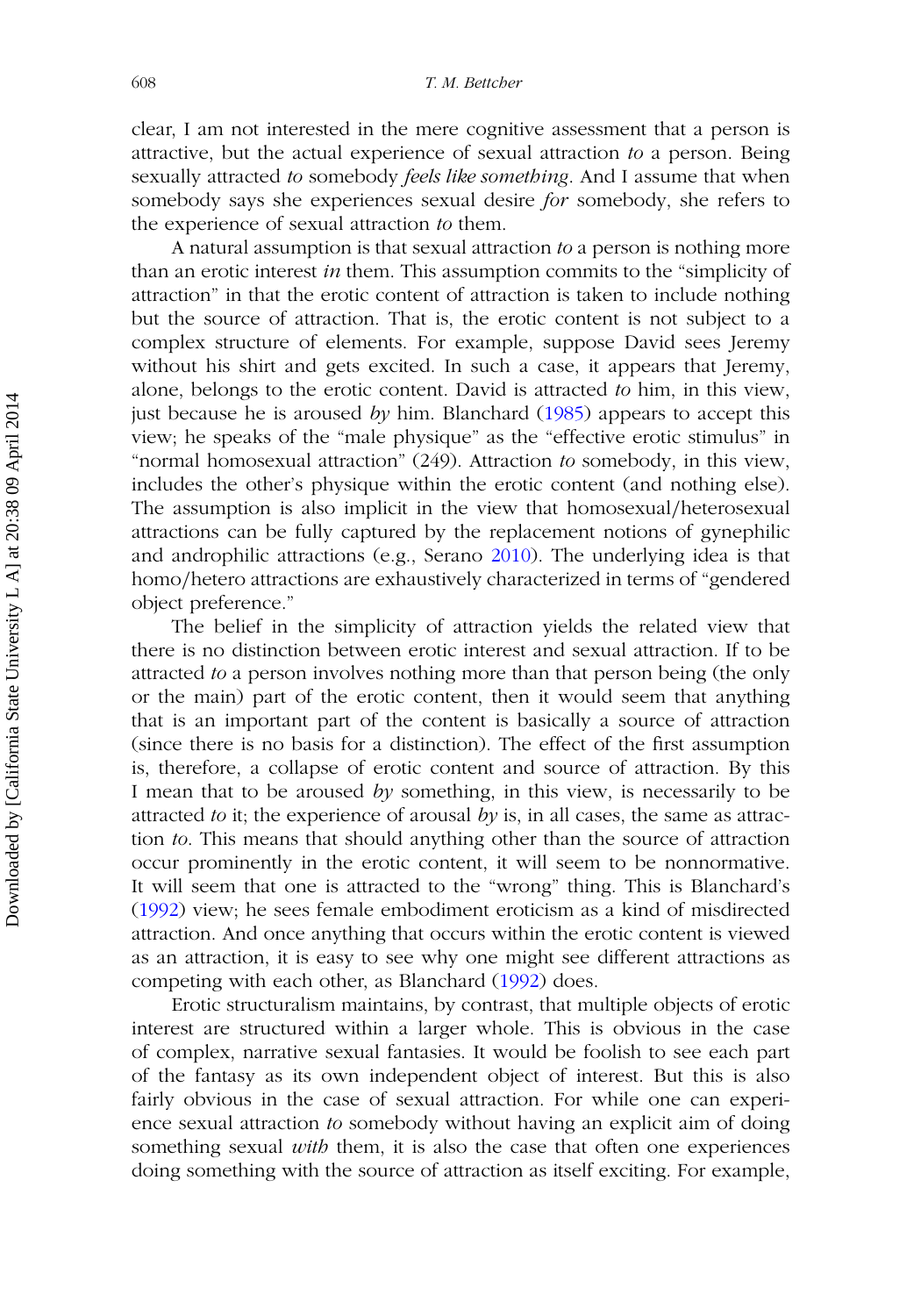one might find the prospect of being fellated by an attractive man sexually exciting. In this case, one is not merely sexually aroused by the thought *of* the man himself, one is also excited by the thought of doing something *with* him. In this case, it seems fair to say the act (fellatio) is part of the erotic content insofar as the thought of receiving fellatio from him is sexually exciting. One has an erotic interest in being fellated, one has an interest in the man, and the two interests are structurally connected.

While the preceding is largely unsurprising, note that many of these activities involve various forms of sexual interaction between bodies. So it seems to follow that one's own body is necessarily included in the erotic content. One is not merely attracted *to* him. One is excited *by* him as performing fellatio on one's own penis. How does one remove one's own penis from the fellatio? And how does one deny that one's own penis plays a significant part in the erotic content?  $3$  There is a natural response that makes it seem one's own penis should not be included. One is not attracted to one's own penis as one is attracted to the man fellating it. If that is correct, one might conclude that one's own penis cannot be part of the erotic content The background assumption, of course, is that to be erotically interested *in* something is to be attracted *to* it. The argument below, however, shows that this assumption must be rejected.

#### The Argument

Imagine a trans man, Sam, who is gynephilically oriented (with little androphilic attraction). Suppose he is having sex with a woman, Kim. He does not have a penis, but he does have a strap-on dildo. Suppose Kim is fellating the dildo, and the dildo is eroticized by both participants as a fleshand-blood penis. Sam fantasizes that his penis is being fellated (by Kim) and so does Kim herself. Now consider the following argument:

- 1. The fantasized penis is a significant part of Sam's erotic content.
- 2. Sam is not attracted to his fantasized penis.
- 3. Therefore, some significant erotic content is not reducible to "the source of attraction."

The argument is valid. If the premises are true, then it follows that there is an interest*/*attraction distinction. *Are* they true?

The sub-argument in favor of premise (1) is based on parity concerns. Reconsider David who, not attracted to women, fantasizes that he is with Jeremy when he is actually with Wendy. In this case, while he has feelings of stimulation from engaging in heterosexual intercourse, that activity, as such, is not eroticized. Rather, having sex with Jeremy is the content of his excitement. Were he with Jeremy, he would not be engaging in this fantasy; he would simply be excited by Jeremy (in the flesh). But this case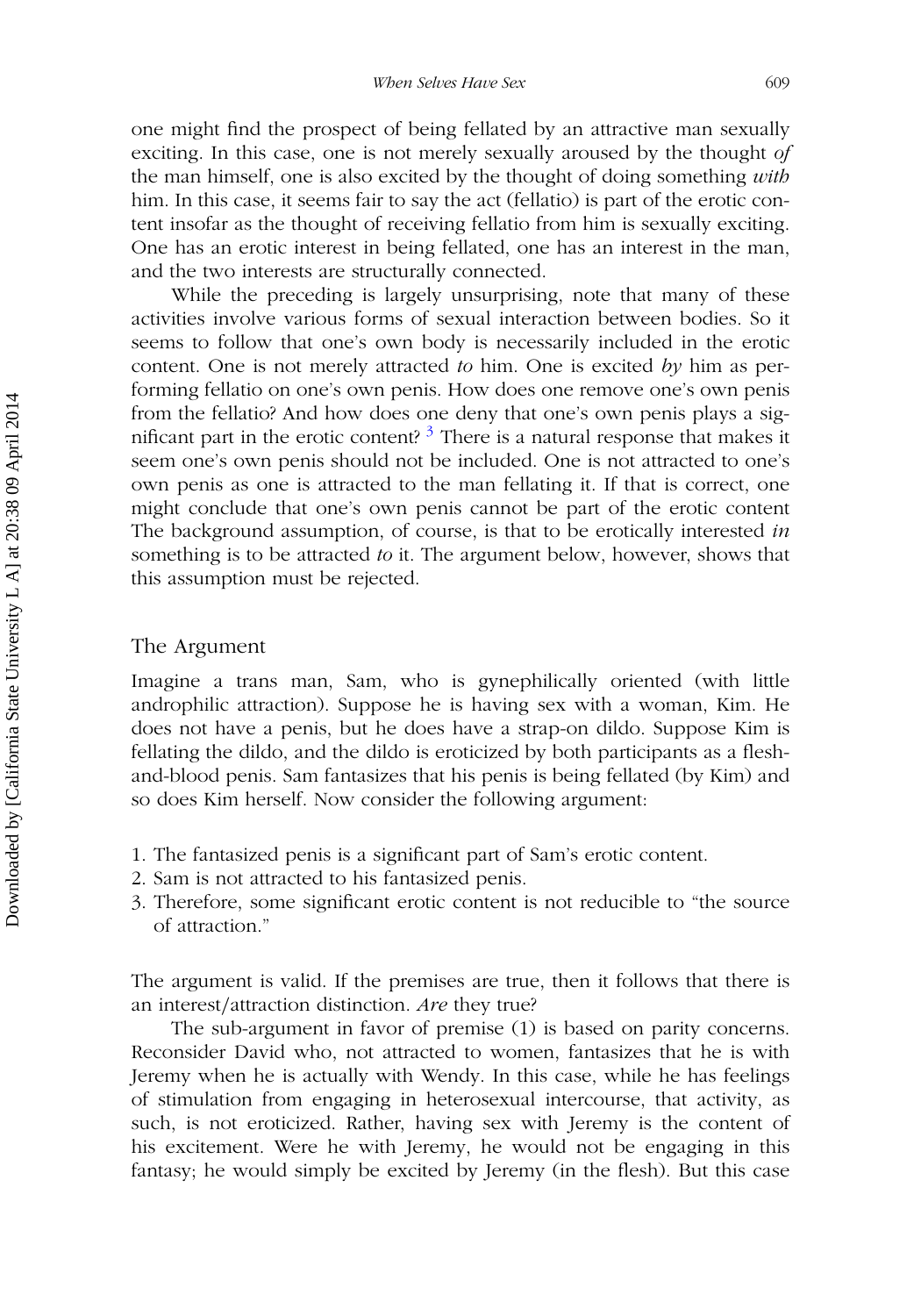is analogous to that of Sam. Sam fantasizes that he has a penis that is being fellated by Kim. While he has feelings of sexual stimulation from the base of the dildo pressing against him, the cause of the stimulation is not part of the fantasy. Rather, the fellated penis is part of the fantasy, and it is a very important part. Were he to have a flesh-and-blood penis, he would not be engaging in this fantasy at all. That is, the work of the sexual fantasy primarily concerns the fellated penis. The fellated penis is primarily *what the fantasy is about*. It is, therefore, an important part of the erotic content. But why should the flesh-and-blood penis then occupy a less important role in the erotic content once the need for fantasy has been eliminated? One does not think the gender of the sexual partner becomes any less important to the erotic content in the first case. Why should the fellated penis become less important in the second?

Consider the second premise. The fantasized penis, while a primary part of the erotic content, is not a source of sexual attraction. The other possibility is that Sam is literally attracted to himself as possessing a penis. One could say his attraction is "autophallophilic" (Serano, [2007\)](#page-16-3). Instead of being attracted to another person, he is attracted to himself (as a man). The problem with this suggestion is obvious, however. Sam *is* attracted to another person, namely Kim, who is fellating the dildo and whom he fantasizes as fellating his penis. Nor does it make sense to say he is attracted to two people (Kim along with himself with a penis). First, it makes it seem he possesses both gynephilic and androphilic attractions. This distorts what seems to be a straightforward gynephilic attraction on his part. Second, and more important for my purposes, that his penis is part of the erotic content is obviously connected to his attraction to his partner. His sexual attraction *for* her, in this specific situation, has, as its eroticized aim, her fellating his penis. This is precisely what implicates his (fantasized) body in the erotic content. The view that he is merely attracted to two people—the woman and himself (as a man with a penis) distorts this evident structural connection that builds his fantasized penis into the complex of his aim-driven attraction to his partner.

So both premises are true. And by this argument, it follows that there is some important erotic content that is not identical to the source of attraction. Interest and attraction are distinct. Moreover, there is reason to accept that there are some cases in which attraction admits of a complex structure. In this case, Kim's attractiveness to Sam is temporarily mediated through the act of fellatio. He experiences her as attractive, in part, as one who is fellating him. Crucially, he likewise experiences *himself* erotically as one receiving the fellatio. His erotic experience of her is reflected in his erotic experience of self as his erotic experience of self is mirrored in his erotic experience of her.

This argument can be generalized by recognizing this example as merely one of various complex activities and fantasies in which some trans people engage in order to recode their bodies to lessen body dysphoria, while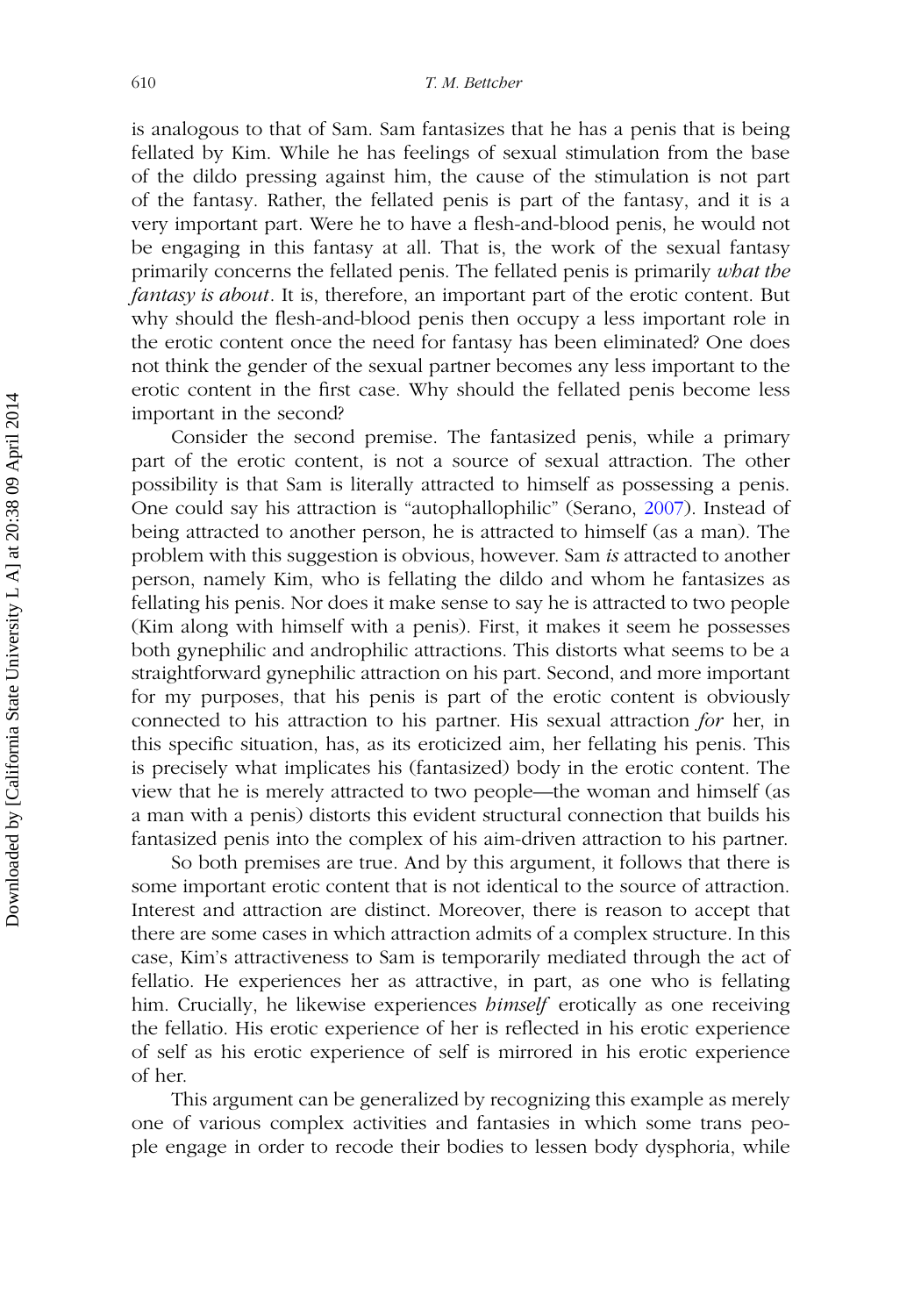allowing certain body parts to become part of a sexual encounter (Bettcher, [2013;](#page-16-4) Hale, [1997;](#page-16-5) Serano, [2010\)](#page-16-0). For example, if a trans woman (with a "penis") is receiving oral sex, it is possible for her and her partner to erotically re-understand the activity as a form of cunnilingus rather than fellatio, perhaps by eroticizing a component of her genitals as a "clit." Practices of this type involve two features. First, "recoding" can involve the reimagined body part being taken up into the erotic content. Second, that there is this erotic uptake does not undermine the capacity of the trans person to be sexually attracted *to* a partner. Indeed, the erotic uptake of the body part is structurally part of their sexual desire *for* the partner, where there is a specific eroticized activity. If one takes such common trans practices seriously, therefore, one must admit that erotic content is not exhausted by the source of attraction. Moreover, one must recognize that at least in some cases, sexual attraction admits of an interactive structure in which eroticized experience of self and other are mirrored through eroticized interactions.

The pressing question now is how to characterize the difference between erotic content that is the source of attraction and erotic content that is not. Given that being an erotic interest is insufficient to count as being a "source of attraction," what makes an erotic interest a source of attraction? According to erotic structuralism, an erotic interest is a "source of attraction" when it plays a certain structural role in "the complex of attraction." In the following section, I specify the exact nature of this structure. (Individual activities such as fellatio cannot provide that structure since they are variable and even altogether eliminable from attraction.)

I also address the following challenge: in cases of sexual attraction that do not have any explicit eroticized aim, it seems that sexual attraction *is* simple. Consider the case of a man looking at a naked woman. Suppose he experiences sexual attraction *to* her. In cases like this, it would appear that the self is not implicated in sexual attraction. The erotic content seems exhausted by the source of attraction (in this case, "the female physique" as Blanchard [\(1985\)](#page-16-1) might term it). I show how the interactional account can explain such cases through analysis of physical intimacy. In particular, I show that even in cases that do not seem to implicate the self, the self is nonetheless involved.

#### THE INTERACTIONAL ACCOUNT OF SEXUAL ATTRACTION

#### Overview

In outlining the interactional account, I assume that erotic content is highly variable. While there may be actual limits on what can be eroticized, this is not an assumption that can be made in a theoretical article. (Any limits that I suppose would most likely be failures of imagination on my part.) Moreover, given this assumption and the view that sexuality is social in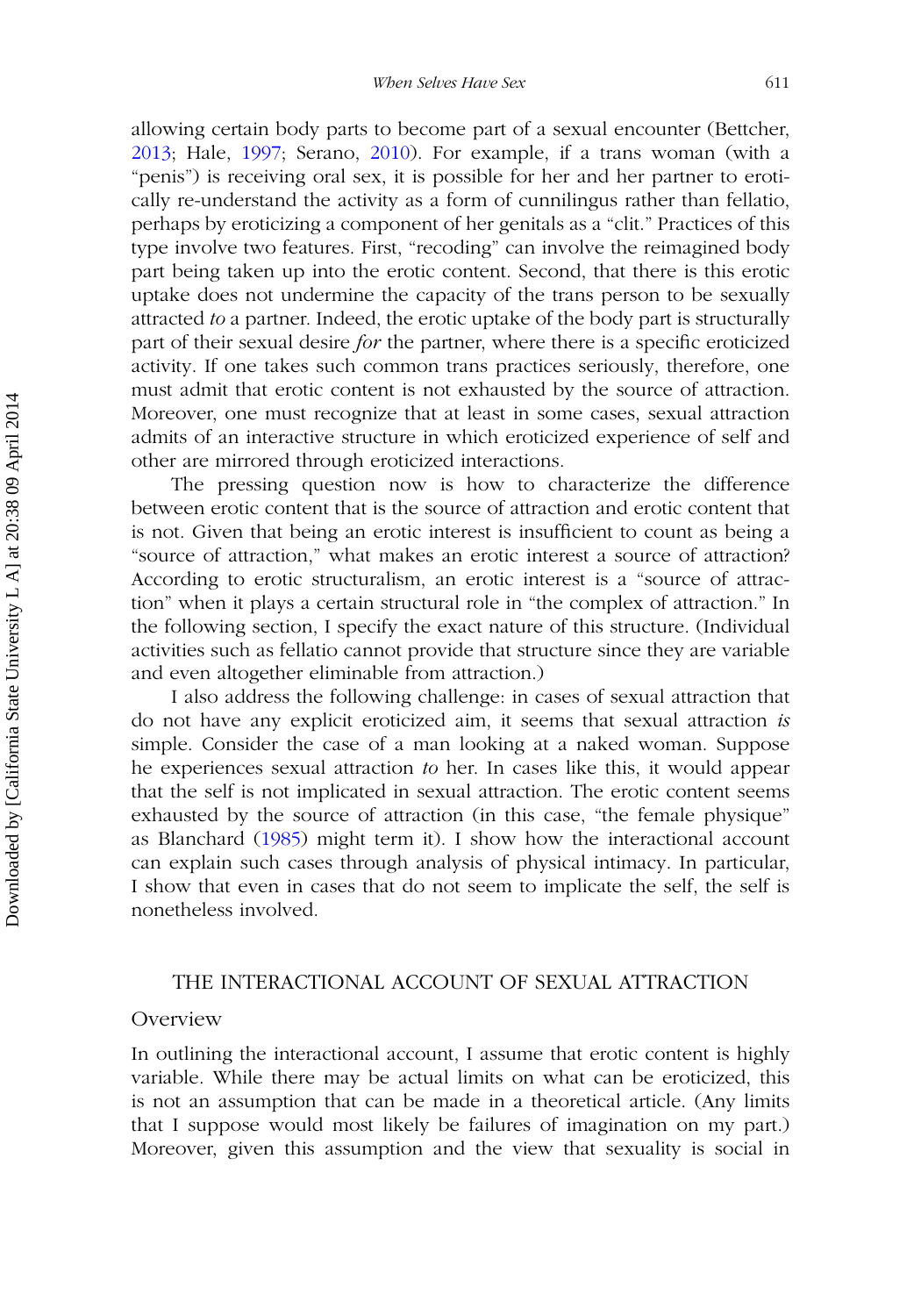nature, informed by cultural "scripts" (Gagnon & Simon, [2005](#page-16-6) [\[1973\]](#page-16-6)), it seems reasonable to assume that erotic content in a culture is significantly determined by the sociality of that culture. In other words, erotic content can vary cross-culturally. My goal in this section, then, is to understand sexual attraction as a culturally specific, well-defined, and structured form of erotic content. And an erotic interest, in this view, is not a source of attraction unless it plays a specific role in this specific structure.

The basic idea runs as follows: "sexual attraction" suggests a spatial metaphor whereby two entities are drawn closer together through a kind of "magnetic" (sexual) force. In the interactional account, to be sexual attracted *to* a person is to be aroused *by* increasing physical intimacy between the other (the source of attraction) and the self (the locus of attraction). Intimacy is understood according to a spatial metaphor of closeness and distance (Bettcher, [2012\)](#page-16-7), and the increase in intimacy is understood as movement through interpersonal space whereby the locus and source are brought closer together ("intimization").<sup>[4](#page-15-3)</sup>

This view brings the representation of self into the light of day. In order to eroticize the intimization of self and other, the self needs to be included as an important component of the eroticism (since the self is one of the things being drawn together). Moreover, it provides a structural distinction between the eroticized experience of self and the attraction to an other. In this view, it is impossible to be attracted to oneself insofar as there is no interpersonal distance between oneself and oneself, and, consequently, it makes no sense to speak of the eroticization of the intimization between oneself and oneself.<sup>[5](#page-15-4)</sup> For the rest of the section, I elaborate this account in greater detail. First, I develop the idea of sexual attraction as the eroticization of intimization and show how this is relevant to gendered forms of attraction. Second, I show how a gendered experience of self is necessarily included in all forms of gendered attraction. Finally, I elaborate the idea of "mirroring" as central to the dynamics of gendered attraction.

#### Interpersonal Spatiality and Gendered Attraction

Physical intimacy primarily involves sensory access to bodies (Bettcher, [2012\)](#page-16-7). It also implicates specific activities that require various types of sensory access to bodies as part of the activity's structure. For example, fellatio requires sensory access to a penis through the medium of a mouth and sensory access to a mouth through a penis. In this view, what is experienced as erotic is not merely a body but sensory access to that body. While sensory access is not an activity (although it can involve activities such as touching, undressing, and so forth), it involves both a subject and an object of sensory access.

Intimacy, however, does not merely involve increased sensory access. Rather, it requires interpersonal boundaries traversed in cases of mutuality and transgressed in cases of abuse (Bettcher, [2012\)](#page-16-7). Certain body parts are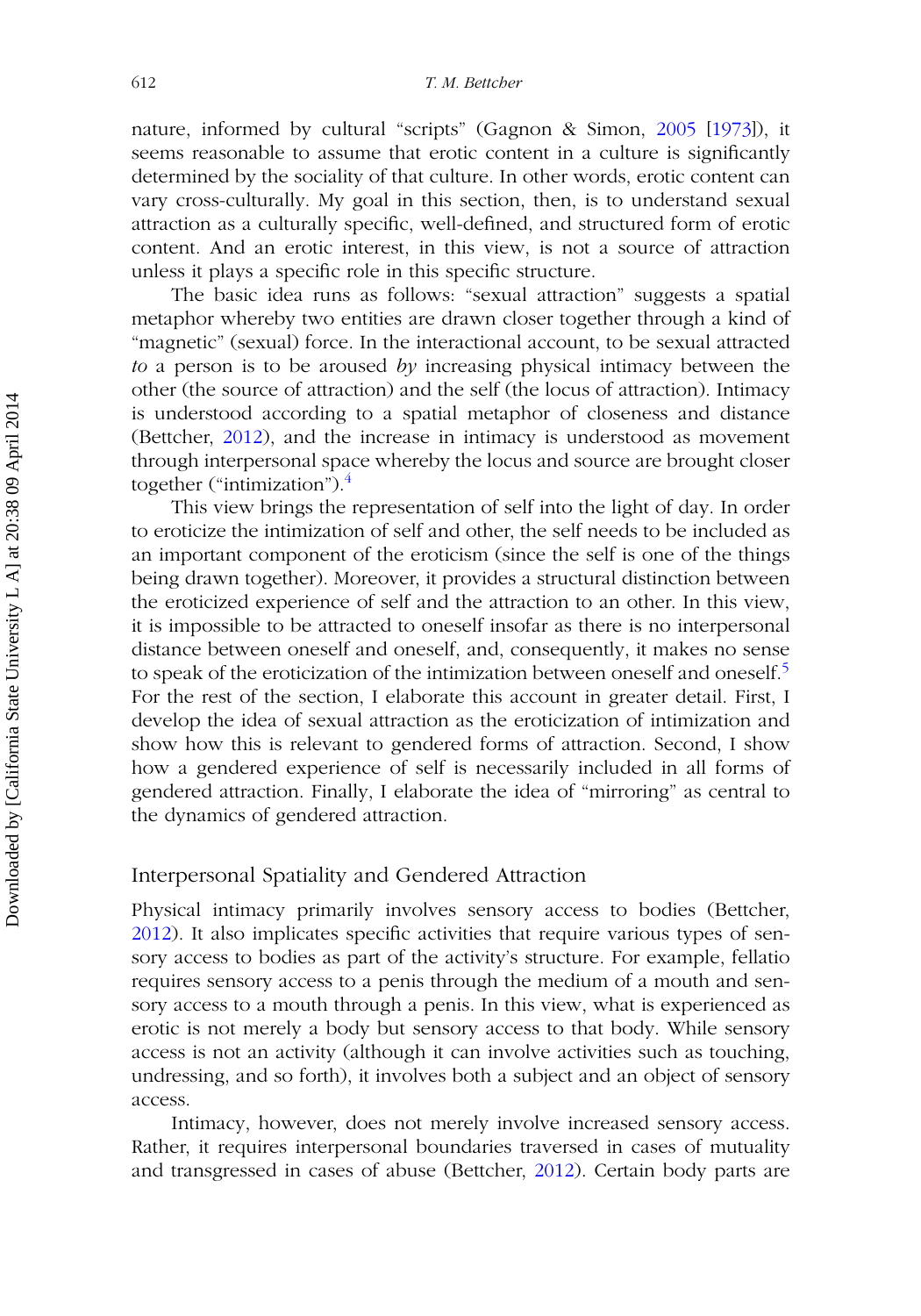deemed "intimate" where exposure draws down moral concerns (as evidenced by Janet Jackson's notorious "wardrobe malfunction"). Moreover, in order to traverse a boundary, a movement from one stage (of intimacy or non-intimacy) to another, more intimate, stage is necessary. Consequently, interpersonal boundaries are vaguely ordered sequentially so as to allow for socially recognized degrees of closeness (Bettcher, [2012\)](#page-16-7). Different kinds of sensory access "occur earlier than others" (a woman's breasts are touched before her genitals) as do sexual activities (kissing comes before heterosexual intercourse). Indeed, nakedness, I have argued elsewhere, is a mode of self-presentation that is every bit as socially constituted as the clothed mode of self-presentation (Bettcher, [2012\)](#page-16-7). In particular, it is constituted through these interpersonal boundaries regulating visual access where the ordering of boundaries gives the body a moral structure.

As a result, attraction has a temporal aspect. What is arousing, in this view, is not merely sensory access to a body part, but to an intimate (private) body part that is part of a larger ordering of boundaries. Suppose Germaine is slowly undressing Sheena. Germaine's sexual attraction to Sheena takes the form of a continuous augmentation in arousal through a continuous increase in intimate visual access to Sheena. What is arousing is not merely seeing Sheena's breasts, for example, but the significance of that intimate access to private body within the larger context (actual or implied) of continuously increasing sensory access. The augmentation of arousal (as the experience of "building" excitement) tracks the growing intimacy (in this case, the steadily increasing visual exposure of Sheena). And although Germaine need not explicitly desire to increase intimacy in some specific way with Sheena, her present arousal is characterized by "erotic anticipation." In seeing Sheena's breasts, part of the eroticism, for Germaine, is the potential that this is "leading somewhere." This is because visual access to breasts is a stage of intimacy that can lead to closer stages, so part of the erotic significance of this visual access now is precisely its implied potential for greater intimacy later. This account has notable consequences in terms of how gynephilic and androphilic attractions ought to be understood. Suppose Germaine has only gynephilic attractions. According to the account, this is a feature of the way she experiences attraction and not merely what gender she experiences as attractive. Sex-differentiated bodies have distinct "boundary structures" applied to them, constituting nakedness differentially (Bettcher, [2012\)](#page-16-7). In effect, there are two main types of nakedness—female and male.<sup>[6](#page-15-5)</sup> One difference is that the former has a tiered structure, whereas the latter does not (i.e., female chests have moral significance). Since to be attracted *to* somebody is to be aroused *by* the traversal of structured boundaries, different types of sexual attraction can be distinguished on the basis of which structures of nakedness are in the erotic content. Contrary to the view that Germaine is aroused by the "female physique," then, Germaine is aroused by the female physique as implicated and structured within a system of ordered boundaries governing sensory access to it.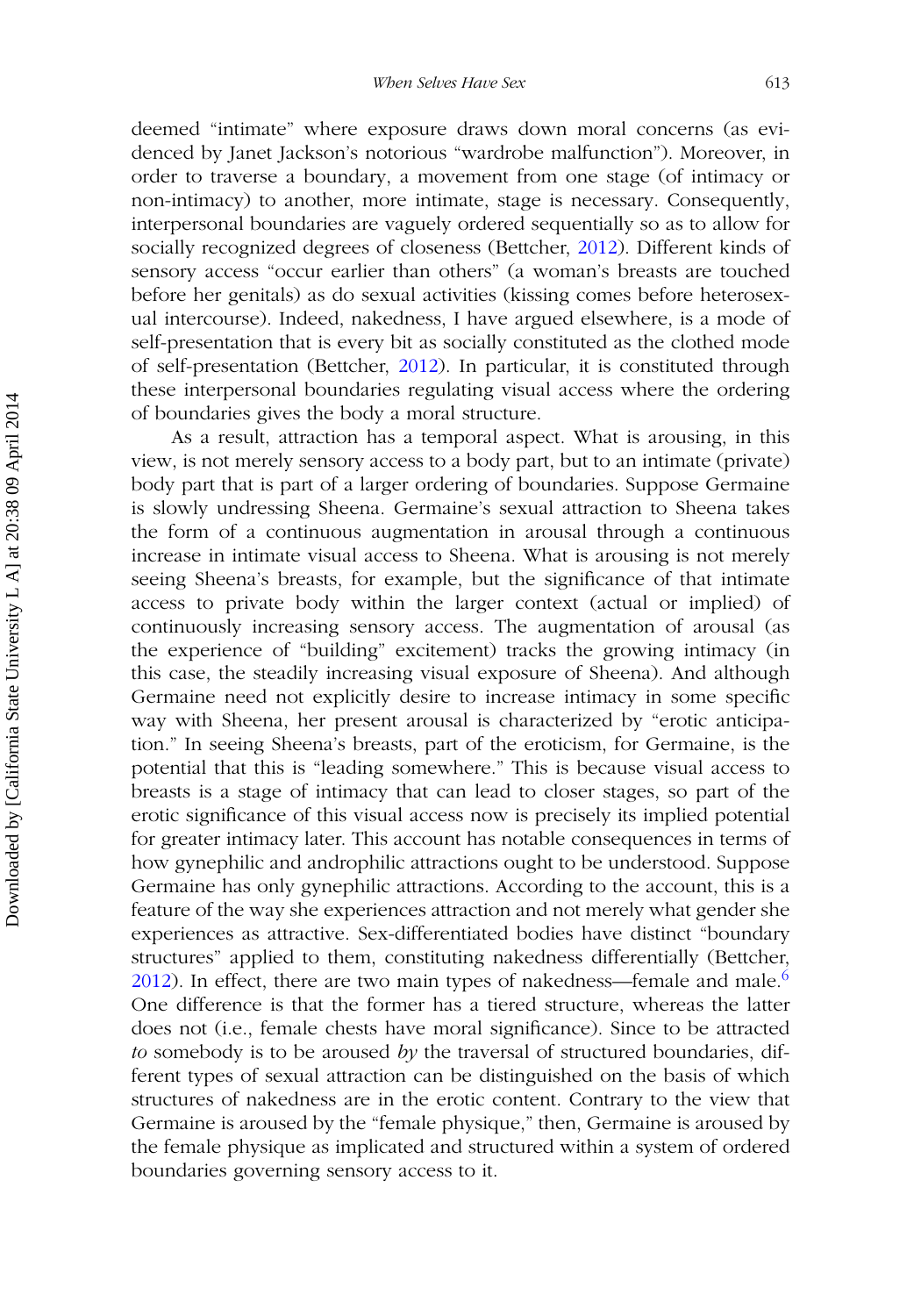#### Erotic (Gendered) Experiences of Self

While attraction eroticizes the closing distance between self and other, there are multiple ways in which this can happen. One way is for the source of attraction to move closer to the self. I call this "subject-centered-attraction." This is what happens with Germaine's attraction. It pulls Sheena "in closer" (as an object of sensory access). However, consider Sheena's corresponding eroticism. She is also aroused by Germaine's increasing sensory access to her. She feels excited by the prospect of being undressed and viewed by Germaine, etc. And the fact that Sheena is aroused by her own exposure to Germaine does not rule out her attraction to Germaine. In this case, Sheena has object-centered attraction to Germaine-as-sensory-subject. Her attraction moves her own self closer to the source of attraction. This means Sheena necessarily has an eroticized self as part of her attraction to Germaine. That is, Sheena's own visually accessed body is part of her erotic content (even though she is not attracted to her own body). Moreover, Sheena's erotic self is given by the same boundary structure (to which Germaine is attracted). That is, a specific feature of her eroticization of the increasing transversal of boundaries between self and other is that her own boundaries be structured in a particular way, namely female. For example, her arousal at Germaine's visually accessing her breasts requires precisely that her own body have a female boundary structure.

Not only is Sheena's eroticized self structured according to gendered boundaries, however, so is her "eroticized other" (Germaine). She is not merely excited by her own exposure to another, but by exposure to *a woman*. The reason for this is that boundaries are gender-sensitive (Bettcher, [2012\)](#page-16-7). How a boundary works depends on the gender of the person traversing it (as well as the person who has the boundary). Consider sex-segregation (in restrooms, changing rooms, congregate housing, etc.). Same-sex intimacy is socially acceptable in such cases, while hetero intimacy is not. The reason for this is complicated. But note that visual intimacy is controlled in two ways. It is controlled by the object through self-presentation (naked or clothed) and by the subject (looking or not). In sex-segregated contexts, the boundaries concern the latter (where overtly looking is considered a violation of privacy). The implicit rationale for prohibiting hetero intimacy in such contexts takes "looking" for granted and focuses on the selfpresentation. In such cases, the boundaries operate asymmetrically (Bettcher, [2012\)](#page-16-7). A woman being in a state of undress with a man would constitute a privacy violation. A man being in a state of undress with a woman would constitute a decency offense (against the woman). In this case, the sheer threat of looking is sufficient for the arrangement to be considered boundary violating (always against the woman), thereby justifying sex-segregation.

The point is that the gender of the subject is relevant in cases in which one has an object-centered attraction. Even a straight man who is aroused by having his penis touched by woman will rarely experience a similar arousal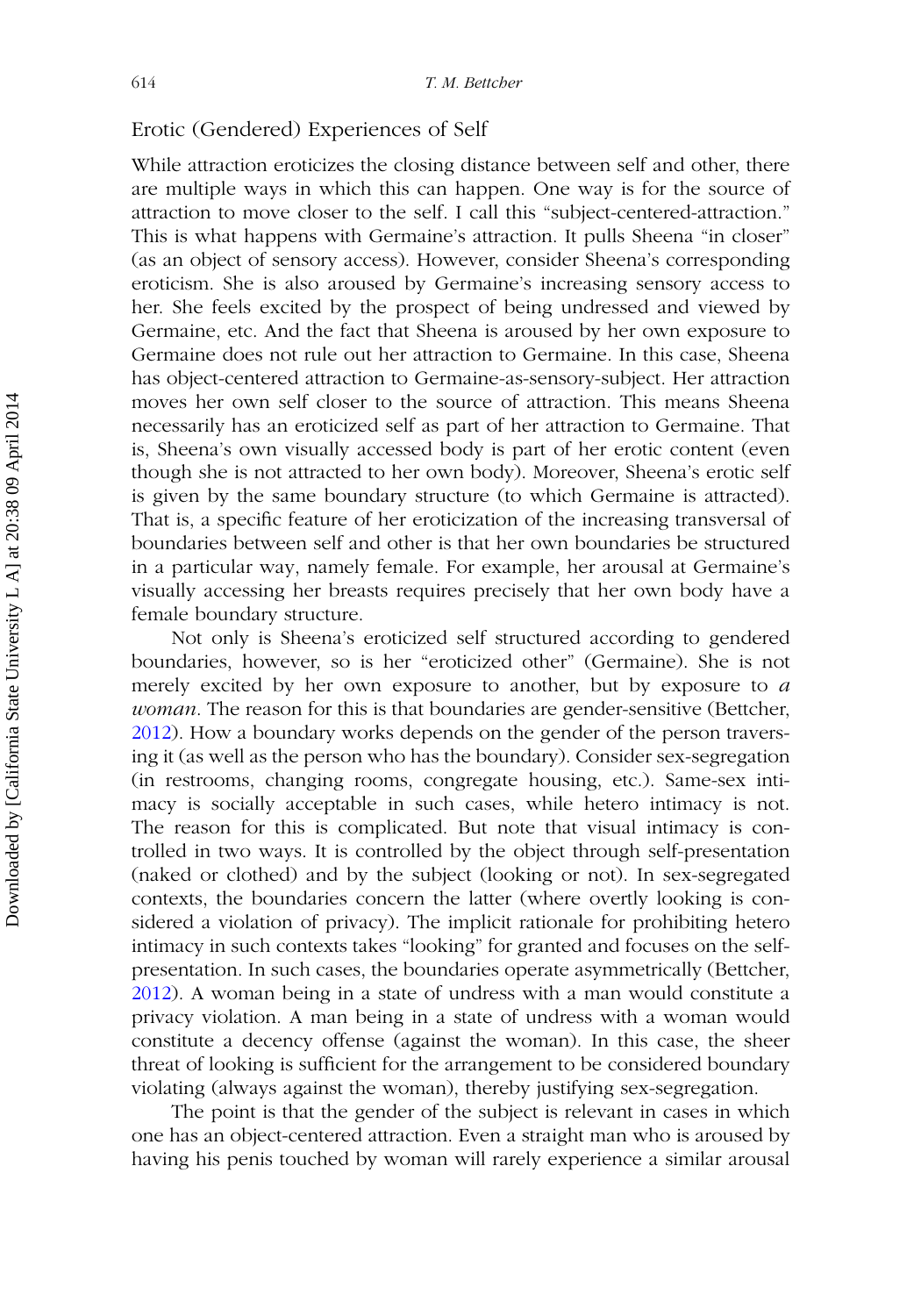by having his penis touched by a man. A man touching his penis is not part of that erotic content; a woman touching it is. An important feature of this is that the erotic object and the erotic subject are components on one and the same intimization track. It is not merely that Sheena erotizes a female other and a female self, for example, but, rather, she specifically eroticizes female-female intimacy.

In light of this, Germaine's subject-centered attraction to Sheena can be shown to contain an erotic gendered experience of self as well. While the erotic experience of self is somewhat obscured in this case, since her eroticized self is not in "intimate motion," it is nonetheless required as the fixed point toward which Sheena moves. This point is required in order for the intimate movement of Sheena to be erotized over time. She is the viewer to whom Sheena is increasingly exposed. Germaine, therefore, has an erotic experience of herself as the sensory subject toward which Sheena moves through interpersonal space. And insofar as Germaine eroticizes femalefemale intimacy specifically, this point of reference is necessarily gendered. For in eroticizing her increasing visual access to Sheena as an increase in female-female intimacy, she necessarily has an erotic experience of herself as a female subject.

Beyond this, however, note that a person typically possesses both object- and subject-centered attractions at once. In such cases, a person's attraction pulls both self and other together. Rather than the other moving toward the self or the self moving toward the other, the two move toward each other. Such cases bring out the relevance of the erotic self in a way that does not sharply distinguish subject and object. Consider David. The view that he is merely attracted to the male physique truncates a more complex homoeroticism of male-male intimacy. What he finds arousing is not just seeing a man's naked body, but *being two naked men together,* sexually experiencing each other's bodies (both seeing and being seen). This suggests that cases (like Germaine and Sheena) involving a strict asymmetry in intimate access also include this asymmetry itself as part of the erotic content. There is a differential distribution of vulnerability*/*invulnerability that provides even more content to Germaine's eroticized experience of self (namely, an eroticized contrast of Sheena as vulnerable and herself as not).<sup>[7](#page-15-6)</sup>

#### Gendered Mirroring and the Attraction Dynamic

In light of the preceding, it is clear that a reductive focus on erotic interest in gendered physique is a restricted conception of a more complex attraction dynamic. This dynamic can be conceptualized in terms of "mirroring." In erotically experiencing Sheena, Germaine erotically experiences herself. And in erotically experiencing herself, Germaine erotically experiences Sheena. The dialectic is gendered insofar as the eroticized intimacy boundaries are gendered. Sheena's body is subject to gendered boundaries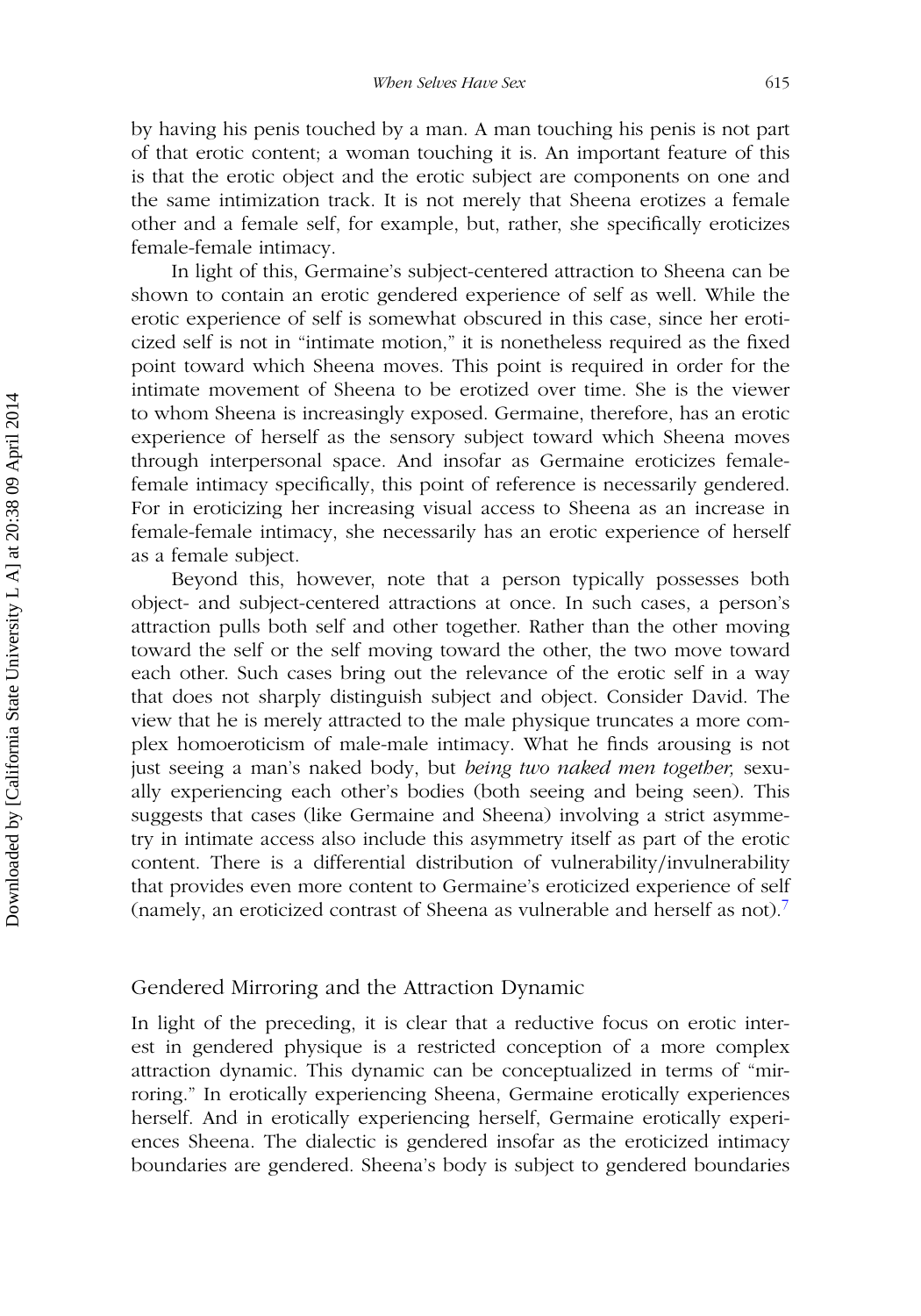(her nakedness has a female moral structure), and Germaine traverses those gendered boundaries in a gendered way. In this case, the mirroring is "direct" (reflected through the lens of sameness). However, their dialectic also concerns differential distribution of subject and object positions. In erotically experiencing Sheena as vulnerable object, Germaine erotically experiences herself as a non-vulnerable subject, and in erotically experiencing herself as a non-vulnerable subject, she experiences Sheena as a vulnerable object. In this case, the mirroring is also "indirect" (reflected through the lens of difference).

Gender is the prime modality by which self and other are mirrored (either directly or indirectly) since sexual attraction eroticizes intimization and intimacy is essentially gender-differentiated. However, there is room for considerable complexity. First, gender is not monolithic, so sometimes different aspects can come apart. In butch*/*femme lesbian attractions, for example, both direct and indirect gender mirroring may occur (where sexed-bodies are similar, but gender presentations are differential). Second, it may not always be that gender is the basis for mirroring (as seen above with vulnerability). In sadomasochistic attractions, for example, the basis for mirroring may concern pain and*/*or power distribution. Third, different kinds of gender mirroring may themselves be eroticized. For example, some people might find only direct gendered mirroring erotic, while others might find only indirect mirroring erotic. This could offer one explanation why some trans people retain same-sex attractions through their transitions (moving from lesbian relations, for example, to gay male relations). Finally, the various structural components (self, other, modality and type of mirroring, etc.) may be more or less gender-specific within a given person's sexuality. Obviously, a full discussion of such complexity is best left for another article. My aim in considering it now is only to hint at the potential explanatory power of the account.

This sketch, however, is enough for my current purposes. I have outlined the structure of sexual attraction and have shown that even in cases in which attraction might seem simple, it is subject to a complex structure that includes the eroticized self. While I have not defended the interactional account of attraction in great detail, I have defended my views about intimacy and the social construction of nakedness elsewhere (Bettcher, [2012\)](#page-16-7). And in light of them, it is difficult to believe that excitement at seeing a woman's breasts, for example, is not significantly shaped by their socially constituted "privatization," making it at least plausible to believe that sexual attraction is the eroticization of gendered intimization between self and other. Most importantly, however, the account provides an explanation of *why* some erotic content is "the source of attraction," and some is not. The interest*/*attraction distinction and the complexity of sexual attraction, recall, are significant features of trans "recoding" practices. For this reason, simpler conceptions of attraction cannot accommodate them and are therefore inadequate. The interactional account, by contrast, provides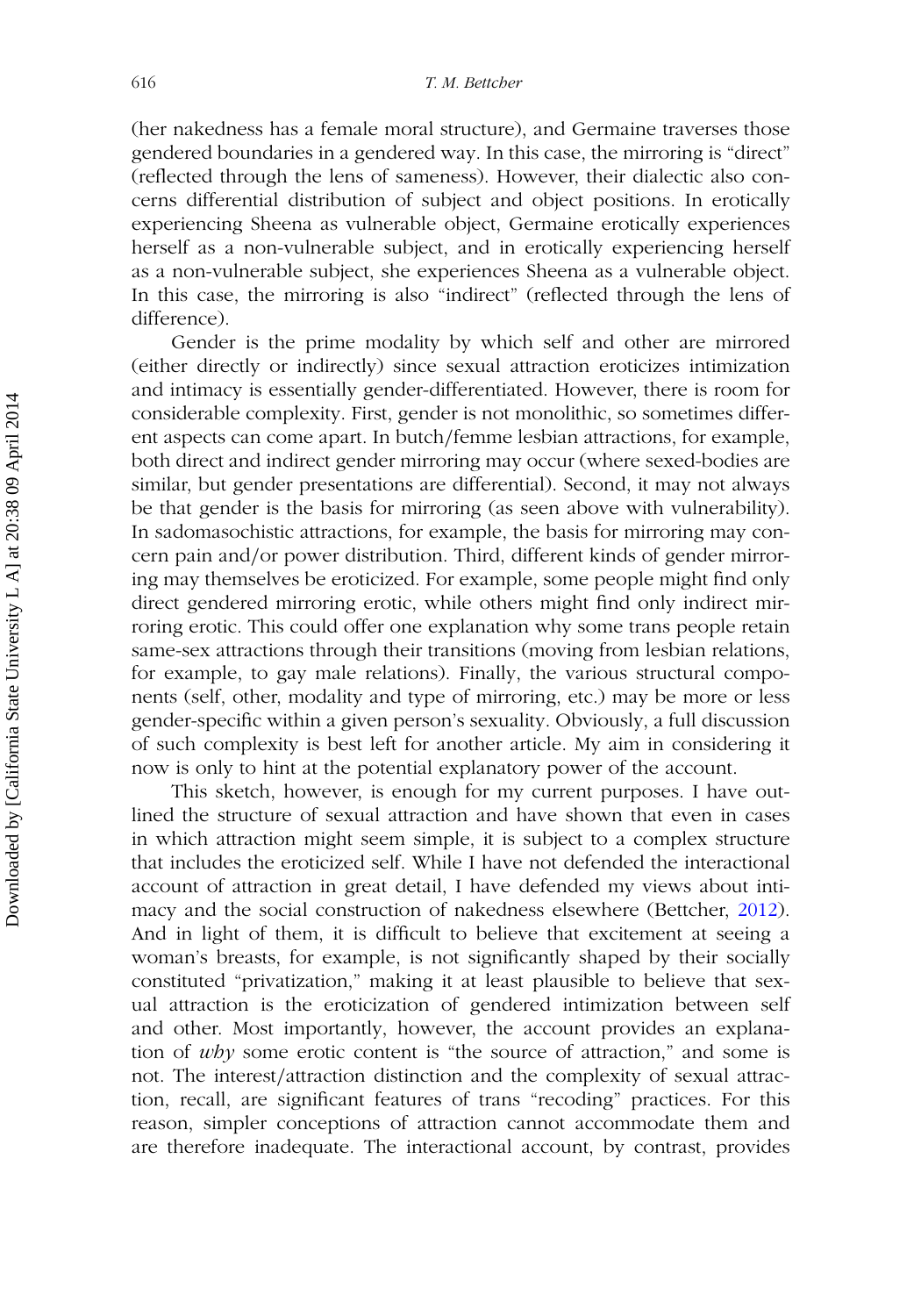a viable alternative that elucidates these features and therefore successfully accommodates these practices. This is a powerful argument in its favor.

#### **CONSEQUENCES**

#### Against Autogynephilia

There are two important consequences of adopting the logics of erotic structuralism. First, "autogynephilia" must be rejected. In saying this, I do not mean to critique the hypothesis that autogynephilia is causally responsible for MtF transsexuality or that it can be used to categorize MtF's into different "types." These claims have already been convincingly critiqued by Moser [\(2010\)](#page-16-8) and Serano [\(2010\)](#page-16-0). (Erotic Structuralism does have consequences for Blanchard's categorization scheme that I do not explore here.) Instead, I question the very framing of "female embodiment eroticism" in terms of "autogynephilia." That is, rather than critiquing Blanchard's theory of autogynephilia, I critique the very notion of female embodiment eroticism as autogynephilic in nature. There are two false assumptions involved. First, it is falsely assumed that attraction is simple (i.e., to be a source of attraction is merely to be a part of the erotic content). Second, interest and attraction are conflated. Once these assumptions have been rejected in favor of erotic structuralism, there is no longer any reason to construe female embodiment eroticism as a kind of "misdirected" attraction. Instead, an erotic interest in oneself as a gendered being can be recognized as a legitimate (indeed, necessary) part of all normally directed sexual attraction to others. Indeed, the alleged misdirected attraction is actually impossible, according to erotic structuralism, insofar as a decrease in interpersonal distance between one and oneself is unintelligible (and therefore cannot be eroticized). "Autogynephilia" is, therefore, a seriously misleading term insofar it explicitly characterizes the nature of the phenomenon in a distorted way.

To be sure, there can be cases of arousal when this eroticized self appears by itself (without an "other"), particularly in solitary fantasy. And this is the phenomenon to which "autogynephilia" typically refers. But the question is whether this phenomenon is to be framed as "attraction to oneself as a woman." According to erotic structuralism, it cannot. There is, however, an alternative view. In fantasy, one can produce scenarios that, while arousing, do not constitute (or even replicate) attraction *per se*. In order for an erotic interest to be implicated in attraction, recall, it must be subject to the appropriate structure. Such interests, may, however, be replications of parts of the larger structure (from whence they derive their erotic power). For example, a woman may be erotically interested in a sexual scenario that does not include her own involvement as part of it. While the scenario may be arousing, this will not be a case of attraction since crucial elements of interpersonal interaction (the self, intimate access) have been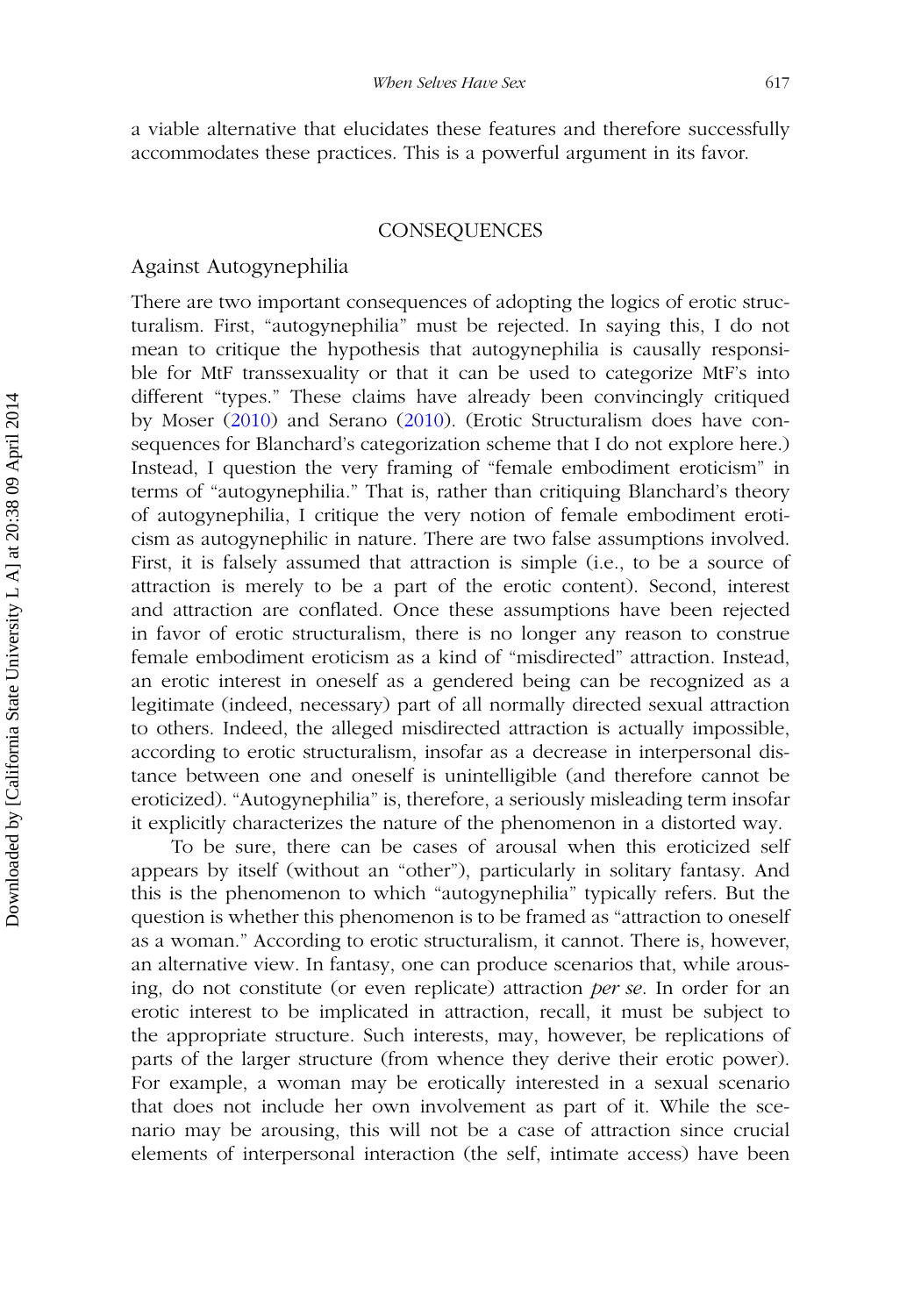omitted. Instead, it can be characterized as an "erotic fragment." Similarly, a woman might have erotic narratives about herself as a gendered being that do not include a well-defined "other" to whom she is attracted. In such cases, female embodiment eroticism is, rather than a misdirected attraction, an erotic fragment that abstracts (and yet gets its erotic force from) the interactional structure of attraction. This account predicts that "other-exclusive" fantasies will shade into ones with a more explicitly eroticized self (or at least implicit identifications) and that "self-exclusive" fantasies will shade into ones that involve (or imply) an other.

Of course, one might argue that "self-exclusive" female embodiment fantasies are still pathological since they involve a truncated eroticism that replicates only a fragment of sexual attraction to another. I do not see the value of such assessments, however. They are too detached from the health and happiness of the individual. And I suspect a host of different types of erotic fragments can be found in the fantasy lives of "normal" people. The important question is what role solitary fantasy plays in the overall well-being of the individual. And in light of the intersubjective "recoding" practices discussed earlier, it seems appropriate to regard such self-exclusive female-embodiment fragments occurring among trans women as likewise productively allowing them to "recode" their bodies (Serano, [2007,](#page-16-3) [2010\)](#page-16-3). That view accords well with the transient nature of such fantasies, unlike Blanchard's [\(1992\)](#page-16-2) theory in which they somehow constitute a permanent orientation (Moser, [2009;](#page-16-9) Serano, [2010\)](#page-16-0).

Moreover, it is worth noting that if "self-exclusive" fantasies are viewed as pathological (on the grounds that they are erotic fragments), it follows that "other-exclusive" fantasies should be viewed as pathological as well. Yet such a result is surely implausible. And, indeed, in heterosexuality there tends to be a mutual emphasis on the objectification of the woman, suggesting that it is not unlikely the fantasies of heterosexual men will tend toward those that shade into "other-exclusive" ones (and that it is not unlikely the fantasies of heterosexual women will tend toward those that shade into self-exclusive ones).<sup>[8](#page-16-10)</sup> One ironic result of the view that "self-exclusive" fantasies are pathological, therefore, is that much non-transgender, heterosexual male fantasies are similarly pathological. It is preferable, I think, to avoid this route of pathologization altogether.

#### Blurring the Gender Identity*/*Sexual Orientation Distinction

A second consequence of erotic structuralism is the rejection of a central assumption in transgender politics, namely that gender identity is entirely distinct from sexual orientation (e.g., Serano, [2010\)](#page-16-0). For sexual orientation must be reconceptualized to include a core gender-inflected erotic self in addition to a persistent attraction to a type of gendered persons. Insofar as one can speak of gynephilic and androphilic attractions, one can also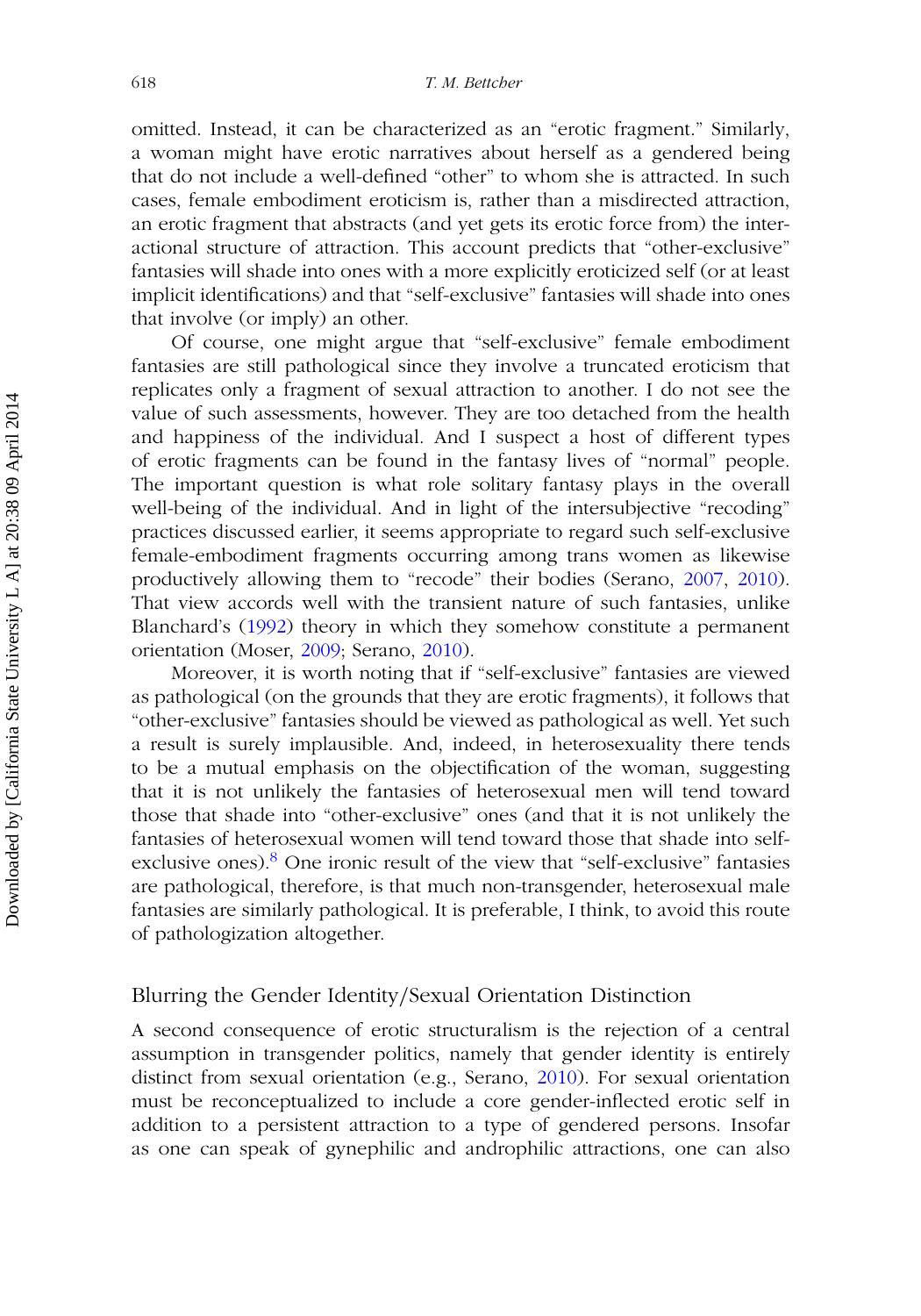speak of andro-reflexive and gyne-reflexive attractions. That is, in addition to distinguishing attractions on the basis of gendered "object choice," one can distinguish them on the basis of gendered erotic self as well. This means that hetero*/*homo attractions cannot be adequately captured by the replacement terms, "androphilic" and "gynephilic" attractions, since the latter include only gendered object preference.

Insofar as one speaks of a *stable* gynephilic*/*androphilic attraction, one ought to speak of a *stable* gendered erotic self. David, who only has androphilic attraction, can be said to possess a stable orientation toward men. And it follows, by parity, that Sam, who has only andro-reflexive attractions, likewise possesses a stable erotic male self. $9$  Both exemplify two important parts of orientation. David is likewise andro-reflexive, while Sam is, unlike David, gynephilic. And while David eroticizes male-male intimacy, Sam eroticizes male-female intimacy. So while it is true that gendered self-identity and orientation are somewhat distinct, it is also true that orientation has an erotic gendered sense of self as a component.

To be clear, this theory does not reduce transsexual motivation to transition to a sexualized one. Such a view is implausible for many reasons, not least of which is the complete erasure of trans people's own accounts of their experiences and motivations. However, it *is* plausible to believe that gendered self-identity and erotic gendered self tend to correspond to each other. Given that a trans woman has the self-identity of a woman, it is little surprise she also has a core erotic self that is female. The consequence is that gender identity and sexual attraction are far more relevant to each other than one might have supposed, and in ways that are ultimately congenial to transgender politics.

#### **NOTES**

<span id="page-15-0"></span>1. Thomas Nagel [\(1979\)](#page-16-12) provides a classic account in which he claims that "self-perception" is involved in sexual desire. This is largely because he takes *ideal* desire to include desiring that "one's partner be aroused by the recognition of one's desire that he or she be aroused." I do not have the space to contrast my account with his. Suffice it to say that his account does not actually concern an eroticized *gendered* sense of self. Moreover, my account concerns "first-order" arousal, rather than the iterative stages of arousal that are necessary in Nagel's idealized account.

2. A related idea can be found in Nagel [\(1979\)](#page-16-12).

<span id="page-15-2"></span><span id="page-15-1"></span>3. Serano [\(2007\)](#page-16-3) makes a related point (pp. 268–269). One worry is the putative contrast between one's body merely being important to the overall success of a fantasy and one's body actually being a significant source of arousal (Moser, [2009\)](#page-16-9). If the former is the case, then one's body is not really part of the erotic content. If the latter is the case, however, it might seem the body is best viewed as the source of attraction. The argument I provide is designed to address this worry.

4. Thanks to Susan Forrest for this neologism.

<span id="page-15-4"></span><span id="page-15-3"></span>5. This does not rule out thinking oneself to be attractive. But that is different from literally experiencing attraction to oneself.

6. This is far more complex in non-mainstream (non-dominant) contexts.

<span id="page-15-6"></span><span id="page-15-5"></span>7. While I do not have the space to contrast my account with Gayle Salamon's [\(2010\)](#page-16-13) illuminating reading of Merleau-Ponty's notion of the "sexual schema" in detail, let me note that in Salamon's view, the experience of self is not included *within* the content of sexual desire. It is simply the embodied experience